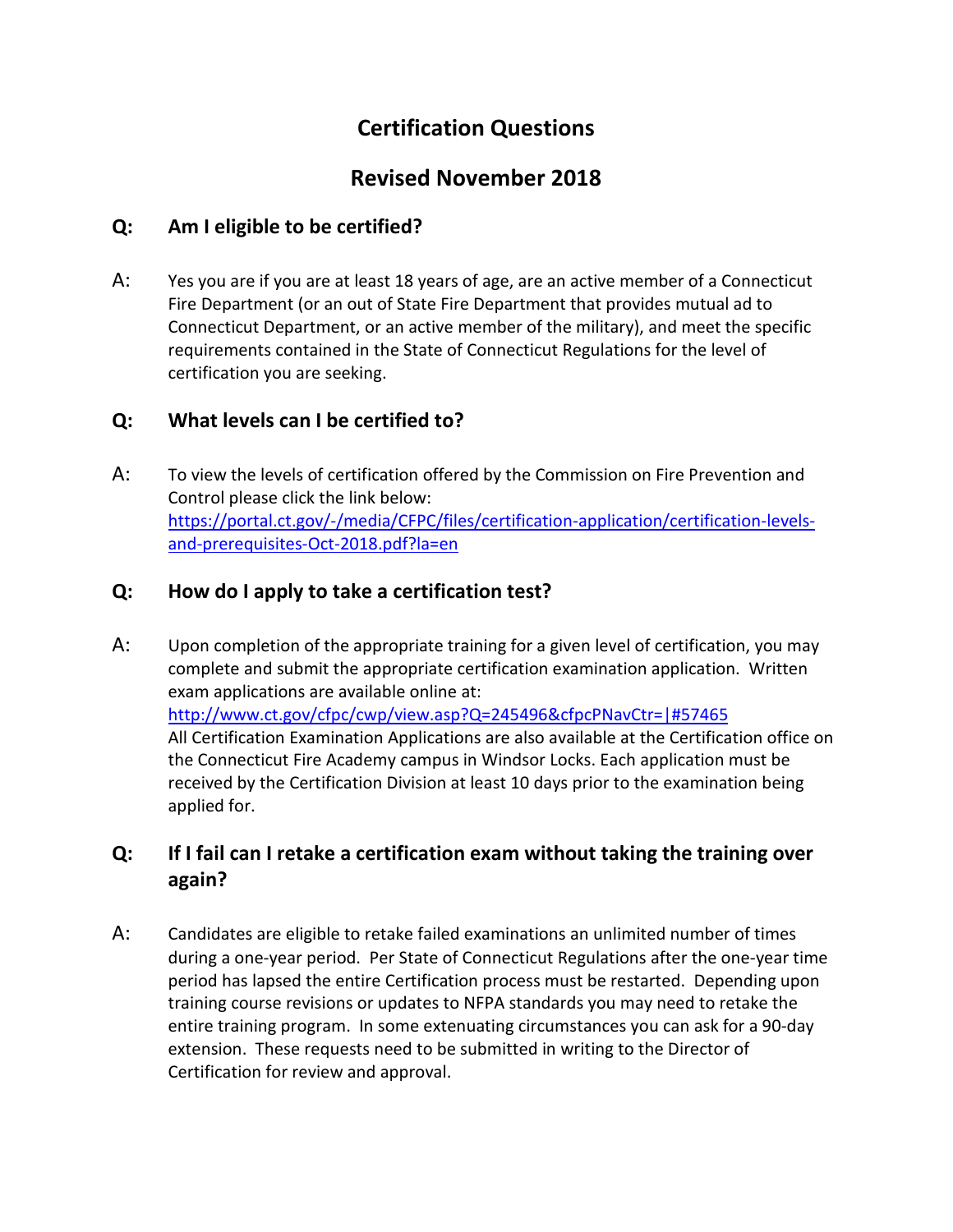### **Q: Do I have to take a Connecticut Fire Academy course to become certified?**

A: The Commission on Fire Prevention and Control has determined that eligibility for many levels of certification is limited to persons who take Connecticut Fire Academy courses. Exceptions to that requirement are for the certification levels of Firefighter I, Firefighter II, Pump Operator, and Mobile Water Supply (Tanker Operator); training for which is not limited to Connecticut Fire Academy courses.

### **Q: Is my state certification recognized in other states or in Canada? Is my certification from another state, or country, or the Department of Defense recognized in Connecticut?**

A: The Commission's Certification System has been accredited nationally by the National Board on Fire Service Professional Qualifications (Pro Board) and the International Fire Service Accreditation Congress (IFSAC). This accreditation allows Connecticut to award certification reciprocity based upon certifications awarded in other States, the United States Department of Defense, Canada, and conversely many states and Canadian Provinces will do the same.

### **Q: Can I challenge a certification examination?**

A: The Certification Division has a process in place for you to petition for permission to challenge one or more components of an examination level without completing the training requirement specified above if, by evaluation of the Director of Certification, that person's education is equivalent to that which would have been received through the training program delivered by the Training Division of the Commission. Such challenge shall be limited to persons who are applying based upon certification(s) received from IFSAC or Pro Board accredited entity, or based upon equivalent training and education received in a formal program. You can contact the Certification Director for further information, as well as other questions, at 860-264-9225.

### **Q: Can anyone ask about my certification status and exam grades or are those private matters?**

A: The level of Certification that has been attained by an individual is a matter of public matter of public record and may be disclosed to interested parties. Examination scores and grades are private and will only be released to the individual.

### **Q: When can I expect to get my results?**

A: Examination results are typically processed and mailed within four to six weeks after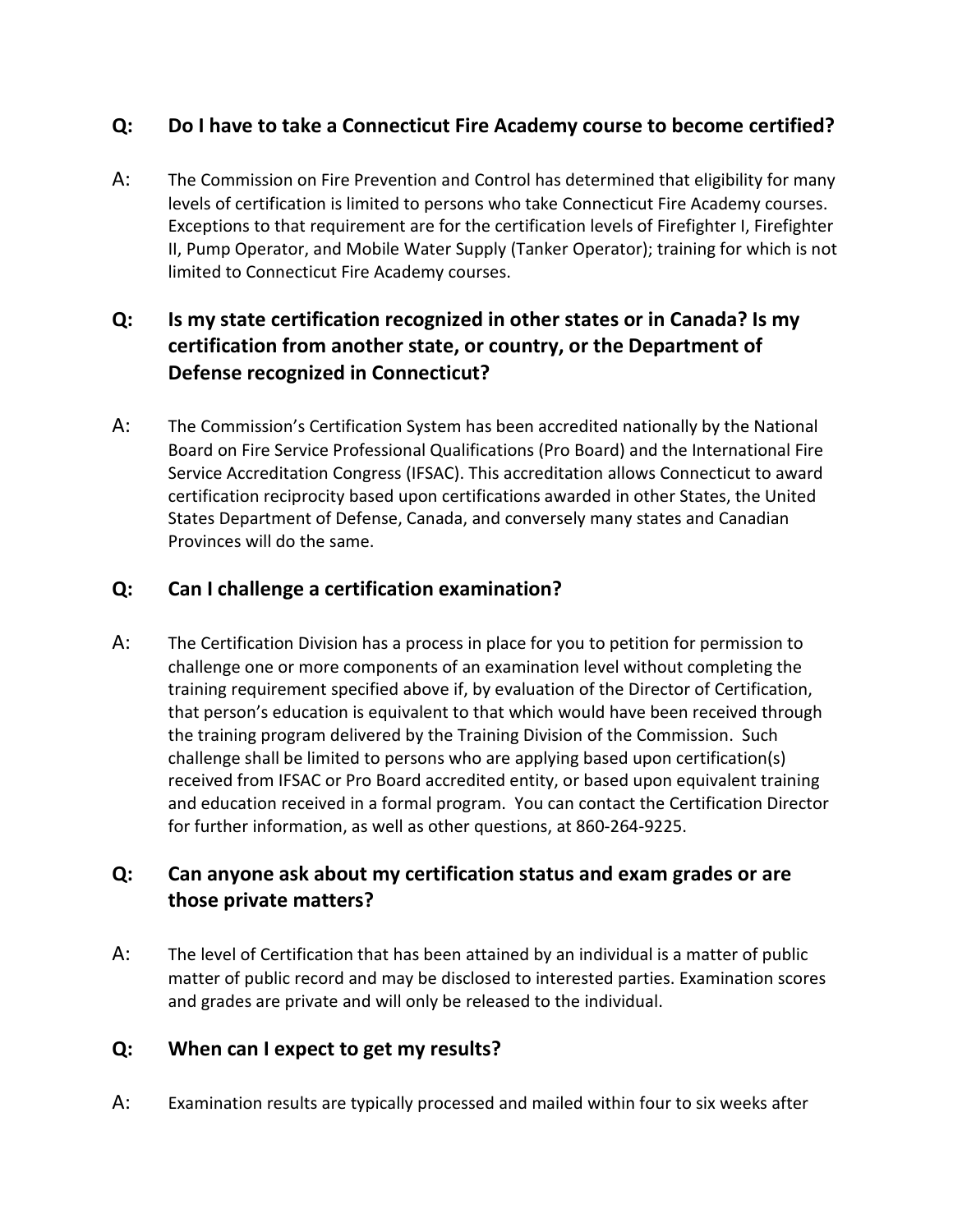completion of the examination. The processing of results during the peak testing months of November, December, May, June, and July is generally delayed due to the sheer volume. However, written exam score results may be viewed on the following website within a week of exam completion: <http://www.ct.gov/cfpc/cwp/view.asp?Q=477880&cfpcPNavCtr=|#57456>

- **Q: I see that there are now two levels of Safety Officer Certification, that of Health and Safety Officer and Incident Safety Officer – Fire Suppression. I was already certified as a Fire Department Safety Officer. Do I have to become certified again?**
- A: No. The two new levels of certification are the result of a change to the NFPA Standard against which the examination is based, NFPA Standard 1521. The new levels replace the former Fire Department Safety Officer level, but that level is still valid. If you wish to examine for one or both of the new levels you may do so following the normal process to prepare for and take an examination.

### **Q: How do I obtain Duplicate Certificates, order Patches and Rockers or receive a transcript?**

A: You may submit an order form for one or all of these items. The form is available at the Certification Office or at the following link: [http://www.ct.gov/cfpc/lib/cfpc/Transcript\\_Request\\_Form-CC2016.pdf#57475](http://www.ct.gov/cfpc/lib/cfpc/Transcript_Request_Form-CC2016.pdf#57475)

### **Q: What is CPAT certification?**

A: CPAT (Candidate Physical Ability Test) is a practical exam used to test a candidate's physical ability to perform a job task related to firefighting and is not related to the fire service certification examinations administered and delivered by the Commission's Certification Division. For more information on the CPAT process go to: <http://www.ct.gov/cfpc/cwp/view.asp?a=826&Q=246722&cfpcNav=|>

### **Q: If I become certified as a Fire Service Instructor can I teach for the Connecticut Fire Academy?**

A: Certification as a Fire Service Instructor means that you have successfully demonstrated your competency against the national standard for that level. From time to time employment opportunities for instructors at the Connecticut Fire Academy or Regional Fire Schools may be available. These opportunities generally have additional requirements that must be met. Contact the Academy or Regional School directly to determine what may be required.